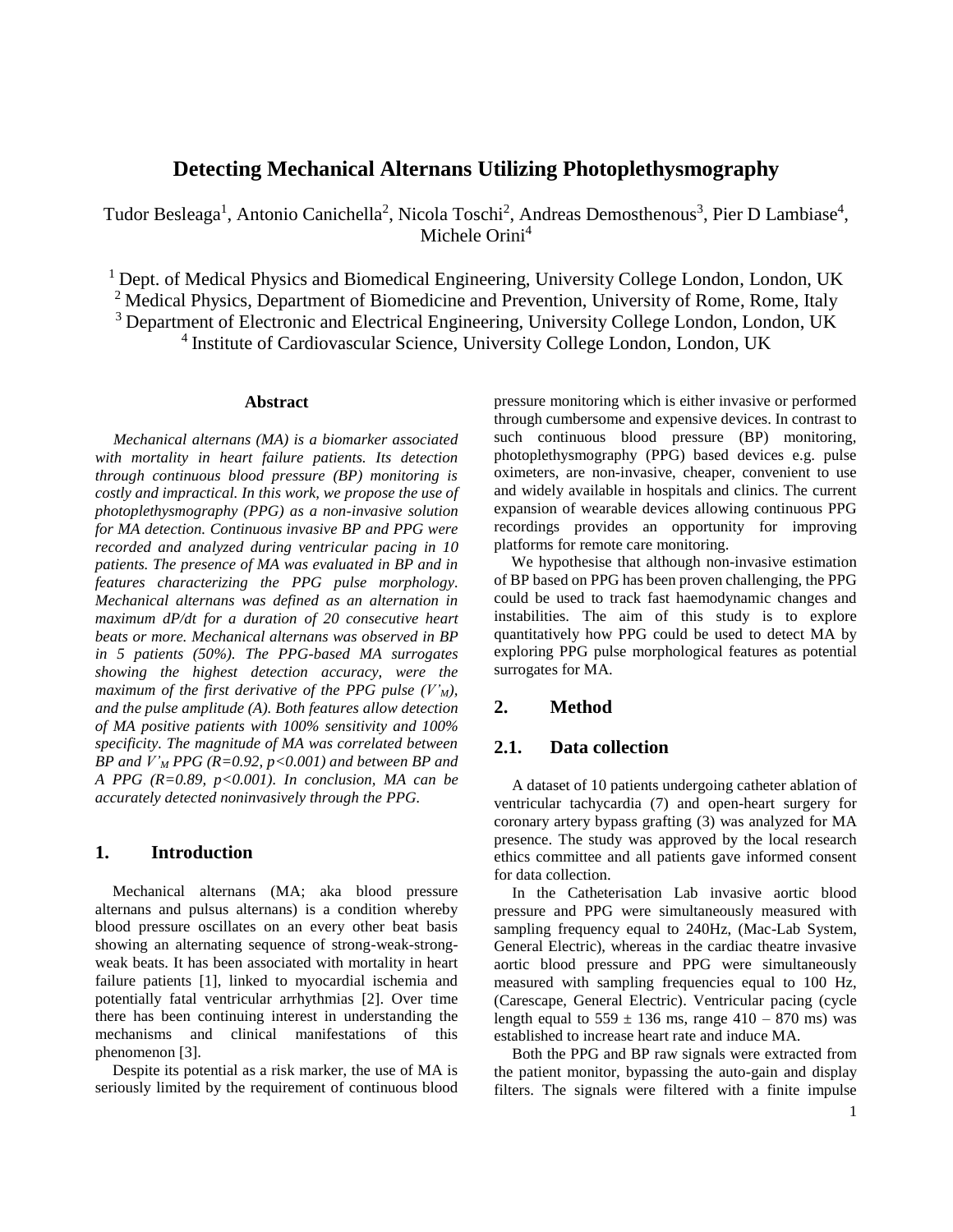response (FIR) low pass filter of 30 Hz cut-off frequency. The filter order was adjusted to the signal sampling frequency. Following a peak detector algorithm, each peak selection was manually verified for consistency and corrected when needed.

# **2.2. Definition and Detection of Alternans**

Customized MATLAB 2017b (MathWorks, Inc, Natick, MA) software was developed to detect pulse oscillations in blood pressure and PPG. To exclude ectopic induced oscillations, beats accompanied by changes in cycle length of more than 200ms were excluded from the analysis.

For each beat  $n$ , the maximum of the first derivative of the continuous BP was measured as:

$$
X_n = P'_M(n) = max_{t \in I_{PI}} \left( \frac{dP(t)}{dt} \right) \tag{1}
$$

where  $I_{PI}$  is the interval within the  $n_{th}$  heartbeat, and t is time.

An alternating sequence of  $Q$  beats was identified by an uninterrupted succession of beats, showing an alternating pattern (high-low-high-low), satisfying:

$$
\begin{cases} X_n | (X_n > X_{n-1}ANDX_n > X_{n+1}) \\ OR \ (X_n < X_{n-1}ANDX_n < X_{n+1}) \end{cases}^{Q_f} \tag{2}
$$

where  $Q_i$  and  $Q_f$  are the initial and final beat numbers of the alternating sequence, and  $Q = Q_f - Q_i + 1$ . Based on the value of Q, MA was detected if  $Q \ge 20$ .

The beat-to-beat differences were calculated in absolute terms:

$$
\Delta_a(n) = |X_n - X_{n-1}|
$$
\n(3)

\nand in relative terms:

$$
\Delta_r(n) = \frac{\Delta_a(n)}{\max([X_n, X_{n-1}])} \cdot 100\tag{4}
$$

The magnitude of MA was calculated for each episode of alternans as:

$$
\overline{\Delta_r} = \frac{\sum_{n=Q_i}^{Qf} \Delta_r(n)}{Q} \tag{5}
$$

A relative magnitude of 100% in BP  $(X_n = P'_M(n))$ denotes the presence of total pulsus alternans, i.e. complete suppression of the weak pulse.

Patients that exhibited at least one episode of alternans were classified as MA positive  $(MA<sup>+</sup>)$ . Patients not showing MA were classified as MA negatives  $(MA^{-})$ .

# **2.3. PPG Feature Extraction**

Features characterizing the PPG pulse morphology were extracted for every detected heartbeat. Fig. 1 illustrates these features for a single PPG pulse.

Beat-to-beat oscillations in these indices were then analyzed using equation (2), where  $X_n$  represents the value of any of the PPG features from Fig. 1.



Fig. 1. PPG pulse specific features extracted during a single heartbeat. The x-axis is time and the y-axis represents the magnitude of the signals in arbitrary units.

| Vм                                                                                   | Pulse Peak – the maximum PPG pulse value.              |
|--------------------------------------------------------------------------------------|--------------------------------------------------------|
| $V_{\rm M}^{\prime}$                                                                 | First Derivative Peak – the maximum value of the first |
|                                                                                      | derivative of the PPG pulse.                           |
| $\mathbf{V}^{\boldsymbol{\boldsymbol{\nu}}\boldsymbol{\boldsymbol{\nu}}_\mathbf{M}}$ | Second Derivative Peak – the maximum value of the      |
|                                                                                      | second derivative of the PPG pulse.                    |
| A                                                                                    | Amplitude – difference between the $V_M$ and foot      |
| foot                                                                                 | the value of the PPG at the second derivative peak     |
| a                                                                                    | Area – The sum of the values for which the PPG pulse   |
|                                                                                      | was greater or equal to the value of maximum slope.    |
| $\overline{\mathbf{V}}$                                                              | Mean – The mean value of PPG over the pulse interval.  |
| IPI                                                                                  | Pulse Interval – time interval between $V''$ in two    |
|                                                                                      | consecutive pulses.                                    |

For each PPG index, the magnitude of MA-surrogates was calculated using equations (3), (4) and (5), where  $X_n$ represents the values of a pulse specific PPG index.

The presence and magnitude of alternans in PPG was calculated for each index using the same condition  $Q \geq 20$ and a threshold th, for which  $\overline{\Delta_r} > th$ . Receiver operating characteristic (ROC) analysis was performed by incrementally varying the threshold value for the mean relative magnitude  $(\overline{\Delta_{\text{rPPG}}})$ , from 0% to 60%. For each value, the MA detection accuracy was calculated.

Patients exhibiting MA in PPG indices were classified as true or false positive, based on the presence of MA in BP. Similarly, patients that did not exhibit MA in PPG indices were classified as true or false negative based on the absence of MA in the BP. Sensitivity and specificity were calculated as the true positive rate and true negative rate, respectively. The best magnitude threshold for each PPG index was selected by maximizing the value of Sensitivity multiplied by Specificity.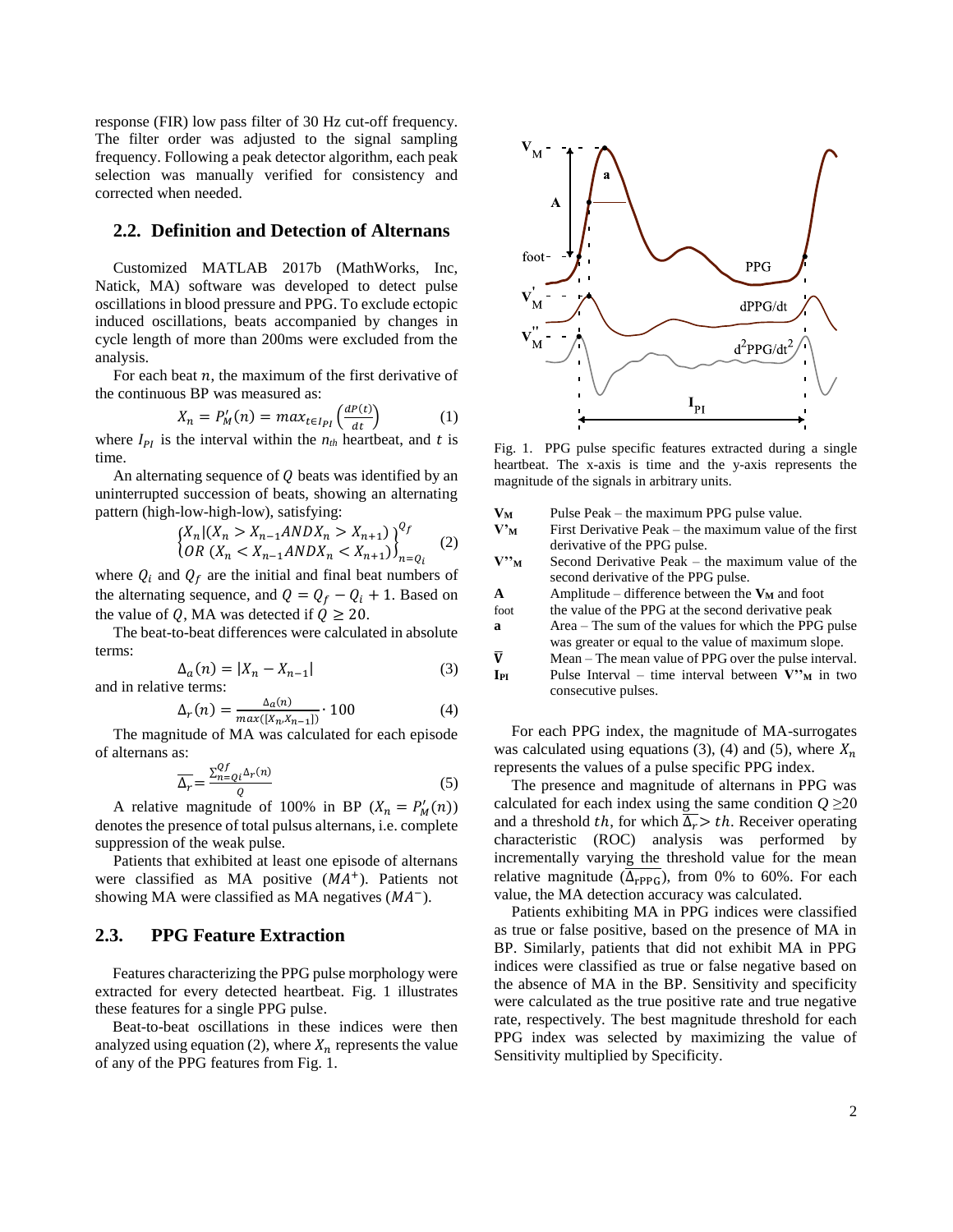

maximum slope.  $\Delta P'_{M}/\Delta V'_{M}$  represent the beat to beat difference of first derivative maximums.  $\Delta_{f}P'_{M}/\Delta_{f}V'_{M}$  represent the beat to beat relative difference between the first derivative maximums, see equation (4). The PPG signals were recorded in arbitrary units (Volts).

# **3. Results**

Out of 10 patients, 5 exhibited MA. Table 1 summarizes the performance of PPG-based surrogates for detection of MA in patients. Sensitivity, specificity and accuracy relative to the thresholds identified by ROC analysis are shown along with alternans magnitude correlation and the number of detected MA episodes.

In BP, there were 39 detected episodes of MA, of absolute magnitude 224 mmHg/s  $(\pm 153 \text{ mmHg/s})$ .

All PPG indices evaluated MA only in relative terms, except for the pulse interval  $(I_{PI})$  which detected 43 episodes of MA of absolute magnitude  $72 \text{ms}$  ( $\pm 22 \text{ms}$ ).

The pulse derivative max (*V'M*) and pulse amplitude (*A*) detected MA with 100% sensitivity and 100% specificity.

|  |  |  | DDC Throch Sons Spoo Accuracy MA M           |  |
|--|--|--|----------------------------------------------|--|
|  |  |  | Table 1. PPG-based MA surrogates performance |  |

| <b>PPG</b><br><b>Index</b> | Thresh<br>$($ %) | Sens<br>$\frac{6}{9}$ | Spec<br>$\frac{6}{9}$ | Accuracy<br>$\frac{6}{9}$ | MA<br>ep | MA<br>Corr     |
|----------------------------|------------------|-----------------------|-----------------------|---------------------------|----------|----------------|
| $V'_{M}$                   | $(0-10)$         | 100                   | 100                   | 100                       | 41       | 0.92           |
| A                          | $(0-16)$         | 100                   | 100                   | 100                       | 46       | 0.89           |
| a                          | $(23-29)$        | 100                   | 90                    | 93                        | 36       | 0.76           |
| $\mathbf{V"\mathbf{M}}$    | $(0-18)$         | 80                    | 100                   | 93                        | 37       | 0.98           |
| $V_M$                      | $(0-27)$         | 80                    | 100                   | 93                        | 37       | 0.63           |
| $I_{PI}$                   | $(0-3)$          | 80                    | 90                    | 87                        | 43       | 0.93           |
| $\bar{\pmb{\text{V}}}$     | $(0-15)$         | 60                    | 100                   | 87                        | 38       | $\blacksquare$ |

Thresh – Threshold interval, Sens – sensitivity, Spec – specificity, MA ep – number of MA episodes detected in the dataset. MA Corr – Pearson Correlation between MA in BP and in PPG (when detected in 4 patients or more)

The correlation between the magnitude of MA in BP and the magnitude of PPG-based MA was high for most features. The highest correlation was for the second derivative max, but detection of  $MA<sup>+</sup>$  patients had low sensitivity; only 4 out of 5 patients were detected. Index *V'<sup>M</sup>* outperformed the other indices, showing a Pearson correlation with BP MA of 0.92, and a similar number of detected MA episodes: 41 vs 39. A scatter plot of the relative magnitudes of alternans in BP and *V'<sup>M</sup>* PPG in each patient is presented in Fig. 3.



Fig. 3. Correlation between MA magnitude in BP and in PPG *V'M*. Each point represents a patient with alternans. The coordinates represent the mean relative magnitude of all the alternans episodes detected in a patient. The line fitting is done for all the patients with MA, Pearson Correlation R=0.92;  $R^2$  = 0.849; p<0.001.